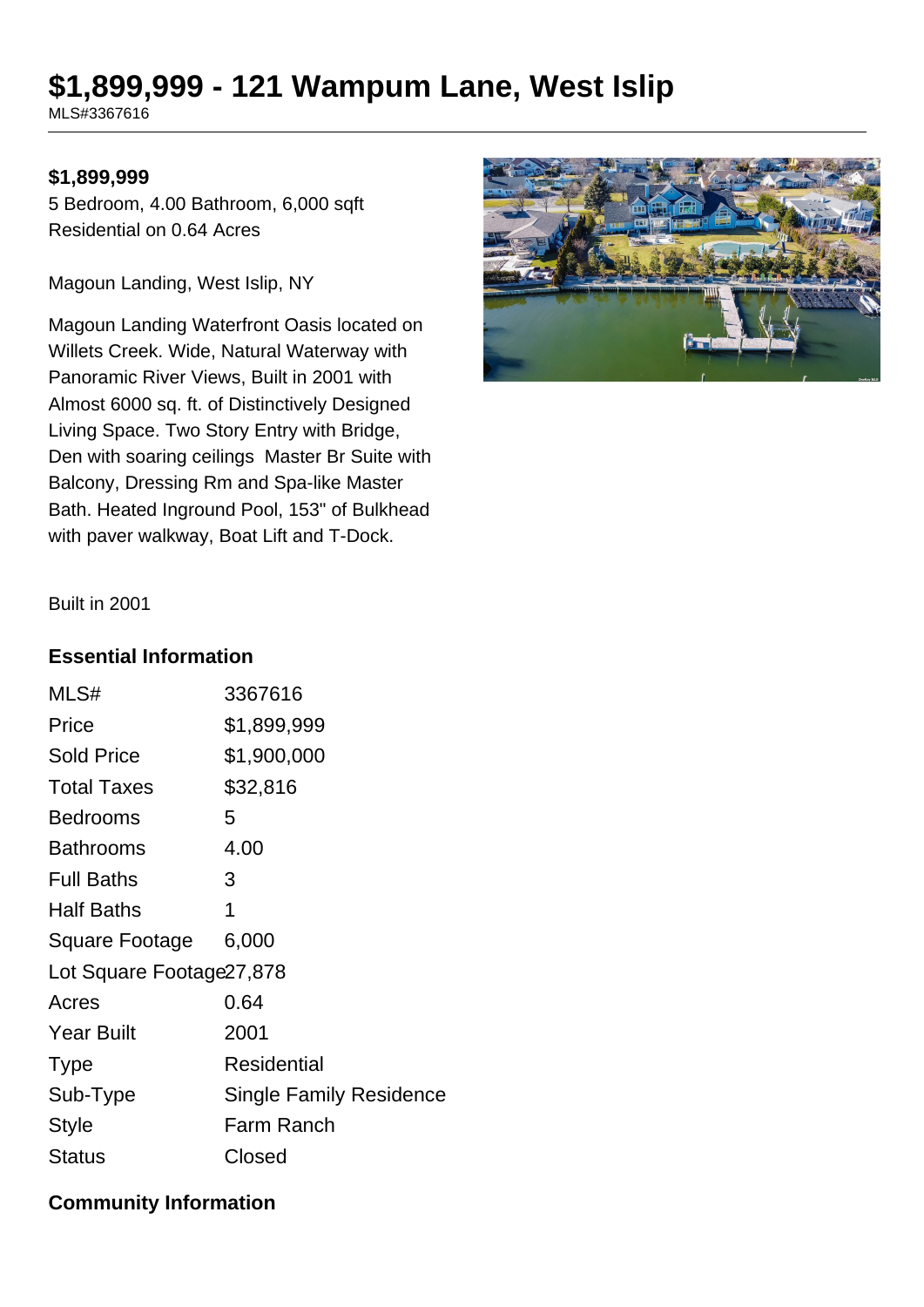| <b>Address</b><br>Subdivision<br>City<br>County<br><b>State</b><br>Zip Code | 121 Wampum Lane<br>Magoun Landing<br>West Islip<br><b>Suffolk</b><br><b>NY</b><br>11795                                                                                                                                                                                             |
|-----------------------------------------------------------------------------|-------------------------------------------------------------------------------------------------------------------------------------------------------------------------------------------------------------------------------------------------------------------------------------|
| <b>Amenities</b>                                                            |                                                                                                                                                                                                                                                                                     |
| <b>Amenities</b>                                                            | <b>Powered Boats Allowed</b>                                                                                                                                                                                                                                                        |
| <b>Features</b>                                                             | Level, Cul-De-Sec, Private                                                                                                                                                                                                                                                          |
| Parking                                                                     | Private, Attached, 2 Car Attached, Driveway                                                                                                                                                                                                                                         |
| # of Garages                                                                | 2                                                                                                                                                                                                                                                                                   |
| Garages                                                                     | Private, Attached, 2 Car Attached, Driveway                                                                                                                                                                                                                                         |
| View                                                                        | Bridge(s), River, Water                                                                                                                                                                                                                                                             |
| <b>Is Waterfront</b>                                                        | Yes                                                                                                                                                                                                                                                                                 |
| Waterfront                                                                  | Beach Access, River Access, Water Access, Waterfront                                                                                                                                                                                                                                |
| Has Pool                                                                    | Yes                                                                                                                                                                                                                                                                                 |
| Pool                                                                        | <b>Inground Pool</b>                                                                                                                                                                                                                                                                |
| <b>Interior</b>                                                             |                                                                                                                                                                                                                                                                                     |
| Interior                                                                    | Hardwood                                                                                                                                                                                                                                                                            |
| <b>Interior Features</b>                                                    | 1st Floor Bedrm, Cathedral Ceiling(s), Den/Family Room, Eat-in Kitchen,<br>Exercise Room, Formal Dining Room, Entrance Foyer, Granite<br>Counters, Guest Quarters, Home Office, Marble Bath, Marble<br>Countertops, Master Bath, Pantry, Powder Room, Storage, Walk-In<br>Closed(s) |
| Appliances<br>Heating                                                       | Cooktop, Dishwasher, Dryer, Microwave, Oven, Refrigerator, Washer<br>Oil, Forced Air                                                                                                                                                                                                |
| Cooling                                                                     | <b>Central Air</b>                                                                                                                                                                                                                                                                  |
| Fireplace                                                                   | Yes                                                                                                                                                                                                                                                                                 |
| # of Fireplaces                                                             | 3                                                                                                                                                                                                                                                                                   |
| Has Basement                                                                | Yes                                                                                                                                                                                                                                                                                 |
| <b>Basement</b>                                                             | <b>Crawl Space</b>                                                                                                                                                                                                                                                                  |
| <b>Exterior</b>                                                             |                                                                                                                                                                                                                                                                                     |
| <b>Exterior</b>                                                             | Frame, Vinyl Siding                                                                                                                                                                                                                                                                 |
| <b>Exterior Features</b>                                                    | Balcony, Sprinkler Lawn System, Bulkhead, Dock                                                                                                                                                                                                                                      |
| Lot Description                                                             | Level, Cul-De-Sec, Private                                                                                                                                                                                                                                                          |
| <b>Windows</b>                                                              | Skylight(s)                                                                                                                                                                                                                                                                         |